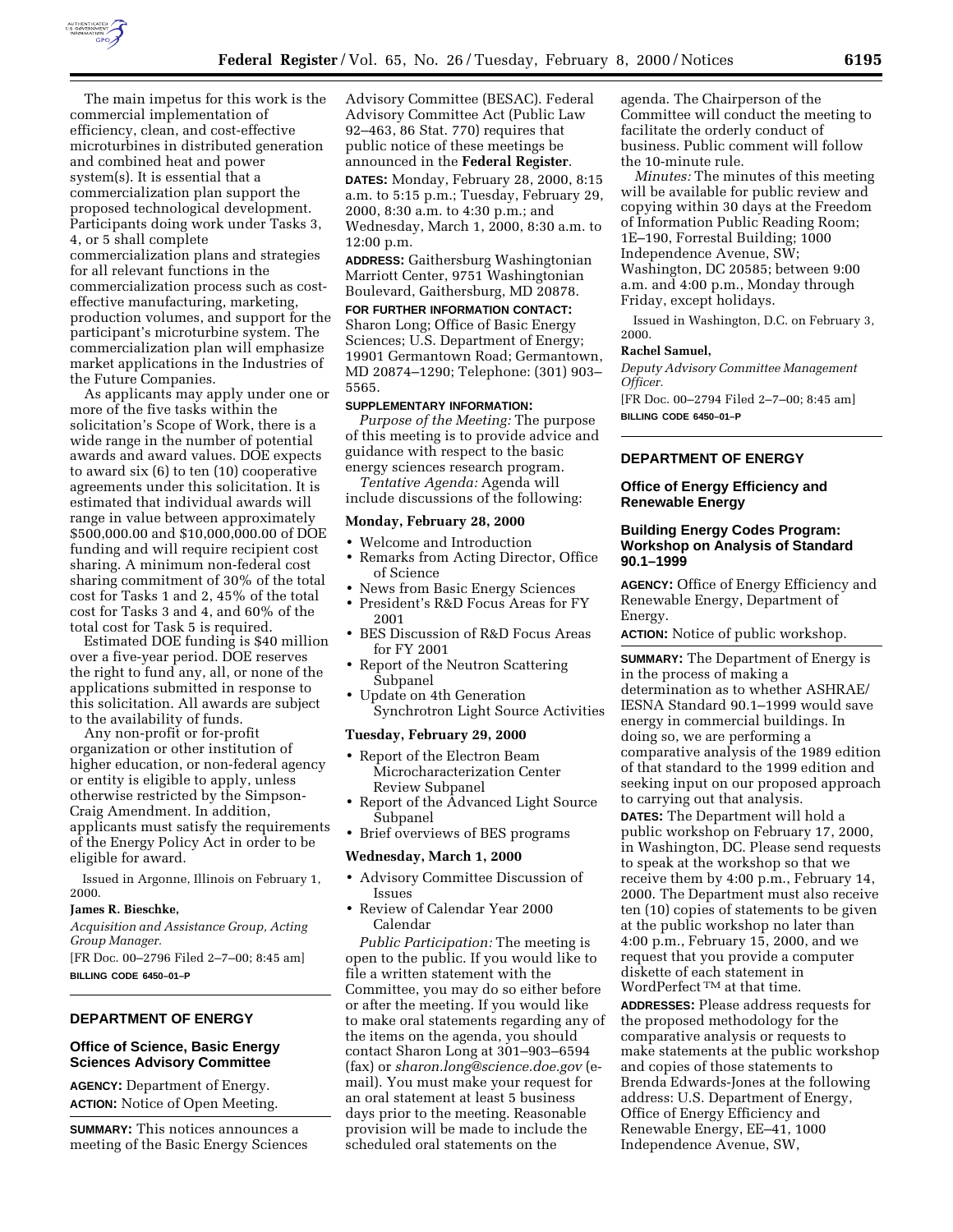Washington, DC 20585–0121. You should identify documents as either, ''Request for Proposed Methodology,'' or ''Request to Speak,'' or ''Statement,'' followed by, ''Workshop on Analysis of Standard 90.1-1999''. The workshop will begin at 9:00 a.m., on February 17, 2000, in Room 1E–245 at the U.S. Department of Energy, Forrestal Building, 1000 Independence Avenue, SW, Washington, DC.

You can read copies of the transcript of the public workshop in the Freedom of Information Reading Room (Room No. 1E–190) at the U.S. Department of Energy, Forrestal Building, 1000 Independence Avenue, SW, Washington, DC, between the hours of 9 a.m. and 4 p.m., Monday through Friday, except Federal holidays. You may obtain copies of the referenced standard ASHRAE/IESNA Standard 90.1–1999 by request from the American Society of Heating, Refrigerating and Air-Conditioning Engineers, Inc., 1791 Tullie Circle, NE, Atlanta, GA 30329, (404) 636–8400, *http://*

*www.ASHRAE.org.* You may obtain a copy of the ''Proposed Methodology for a Comparative Analysis of ASHRAE/ IESNA Standard 90.1–1989 and Standard 90.1–1999'' from the Department by request from the address listed above. The proposed methodology may also be downloaded from the Office of Building Technical Assistance web site listed below.

The latest information regarding the public workshop is available on the Office of Building Technical Assistance web site at the following address: http:/ /www.eren.doe.gov/buildings/codes standards/.

**FOR FURTHER INFORMATION CONTACT:** Jean J. Boulin, U.S. Department of Energy, Office of Energy Efficiency and Renewable Energy, EE–42, 1000

Independence Avenue, SW, Washington, DC 20585–0121, (202) 586– 9870, email: Jean.Boulin@EE.DOE.gov **SUPPLEMENTARY INFORMATION:**

## **I. Introduction**

## *A. Authority*

Section 304(b)(2) of Title III of the Energy Conservation and Production Act, as amended (ECPA or Act), requires the Secretary of Energy (We, DOE, or the Department) to determine whether the revisions of ASHRAE/IESNA Standard 90.1 embodied in the 1999 edition will improve energy efficiency in commercial buildings. A notice of the determination is required to be published in the **Federal Register**. If the Secretary makes an affirmative determination, each State is required to review and update the provisions of its

commercial building code regarding energy efficiency in accordance with Standard 90.1–1999. Each State is further required, within two years of an affirmative determination, to certify and demonstrate to the Secretary that its State commercial building code meets or exceeds the revised standard. If, on the other hand, the Secretary determines that Standard 90.1–1999 will not improve energy efficiency in commercial buildings, then State commercial code provisions regarding energy efficiency shall continue to meet or exceed Standard 90.1–1989.

## *B. Background*

In preparation for making the determination, we are doing a comparative analysis between the 1989 edition and 1999 edition of Standard 90.1. An initial analysis was prepared in the summer of 1999 and the results were presented to the Standing Standards Project Committee 90.1, the ASHRAE committee responsible for revising Standard 90.1. It was also shared with other interested parties. At that time we identified the shortcomings that we perceived in the analysis, and suggested how some could be resolved. Comments were requested on these issues and other issues that people might identify. We have developed an approach to complete that analysis that addresses these issues. We are holding a workshop to obtain comment on the approach and to identify any other issues. This workshop is the subject of today's notice.

# *C. Summary of Proposed Comparative Analysis*

We propose to carry out both a qualitative and quantitative comparison of the Standard 90.1-1989 and Standard 90.1–1999. The proposed analysis would provide qualitative comparisons of the stringencies between the two editions of Standard 90.1 in the scope of the standard; the building envelope requirements; the building lighting requirements; the building mechanical equipment requirements; and the paths to compliance. The quantitative comparison of energy codes would be done on whole building energy simulations of buildings built to each standard. We propose to simulate seven representative building types in 11 representative U.S. climates. The detailed methodology for the quantitative comparison is presented in ''Proposed Methodology for a Comparative Analysis of ASHRAE/ IESNA Standard 90.1–1989 and Standard 90.1–1999.''

## **II. Discussion**

*A. Proposed Comparative Analysis of Standard 90.1–1989 and Standard 90.1– 1999*

We propose to carry out both a qualitative and quantitative comparison of the Standard 90.1–1989 and Standard 90.1–1999.

## Qualitative Comparisons

The proposed analysis would provide qualitative comparisons of the stringencies between the two editions of Standard 90.1 in each of the following areas:

# Scope of the standard,

Building envelope requirements, Building lighting requirements, Building mechanical equipment

requirements, Paths to compliance.

The emphasis of the qualitative comparison would differ between the envelope, lighting, and mechanical sections. In the building envelope section, the comparison would focus on the impact of the different building envelope requirements on the building heating and cooling loads for different building types and climates. The envelope comparison would examine requirements for all envelope components, including roofs, walls, floors, and fenestration as well as explore variations in construction types and in the window-to-wall ratio.

In the lighting requirements comparison, the focus would be primarily on the impact the different lighting requirements have on lighting energy use, as well as on building loads. The comparison would look separately at the whole building and space-byspace lighting requirements in both standards in a variety of commercial building types, as well as examine the affect of any ''additional lighting power allowances.''

The mechanical requirements comparison would be divided into comparisons of equipment efficiency requirements and system design requirements. The system design requirements affect both the system efficiency, system load, and may have direct energy impacts due for instance to fan design. Tables of relative stringency and estimated positive or negative national energy impact would be prepared based on practical application of the system design requirements in each standard.

Each standard has multiple ways to demonstrate compliance. We would enumerate the multiple paths to compliance, but do not propose a detailed comparison of the relative